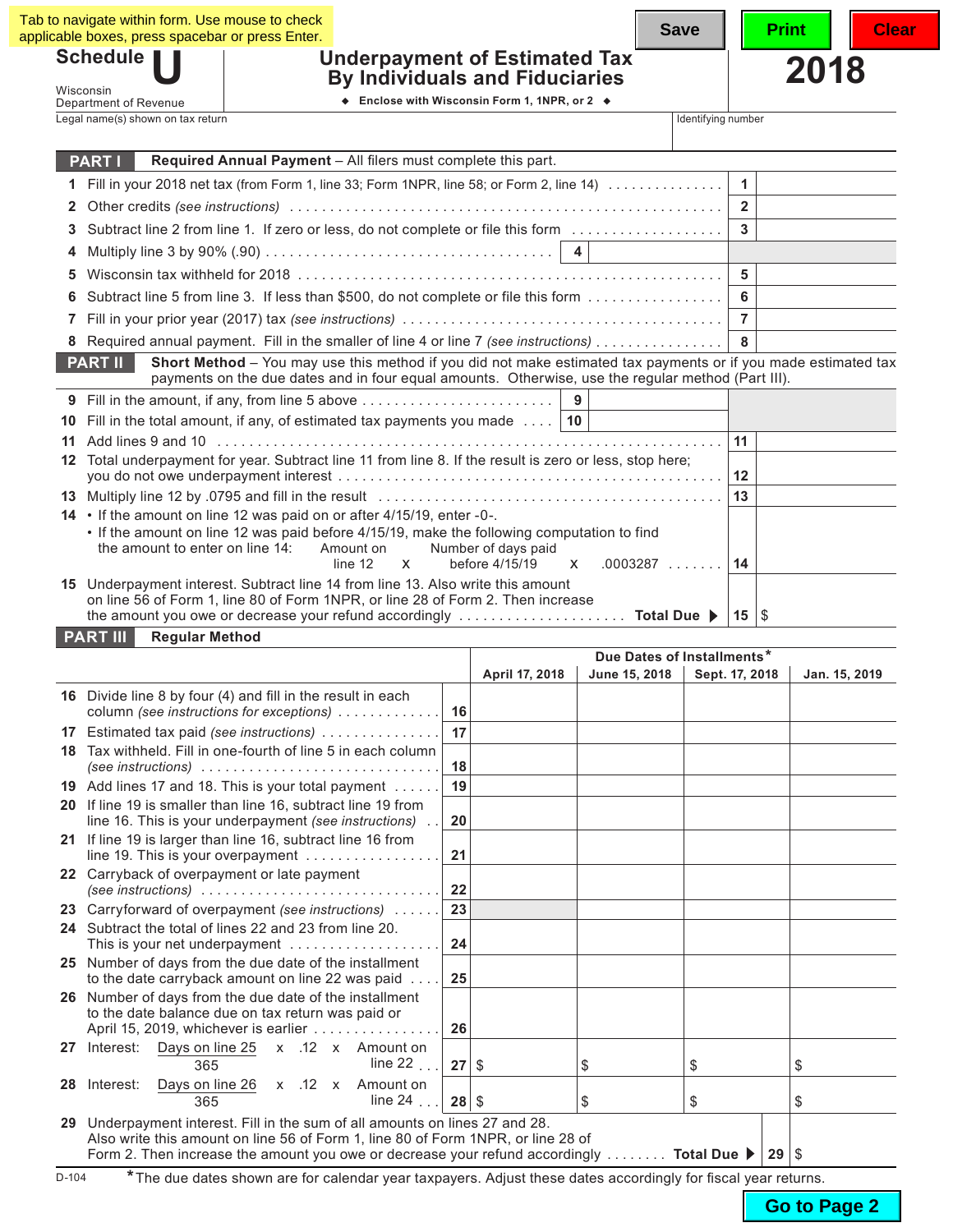Legal name(s) shown on tax return **IDENTIFYING** 100 and the state of the state of the state of the state of the state of the state of the state of the state of the state of the state of the state of the state of the state

**PART IV Annualized Income Installment Method Worksheet** – Complete lines 30 through 54 only if computing installments using annualized income installment method.

(**Caution**: Complete one column through line 54 before completing the next column.)

| (Estates and trusts, do not use the period ending dates shown to the right.<br>Instead, substitute the following: 2/28/18, 4/30/18, 7/31/18, and 11/30/18.) |                                                                                                                                                                                           |    | 1/1/18 to<br>3/31/18 | 1/1/18 to<br>5/31/18 | 1/1/18 to<br>8/31/18 | 1/1/18 to<br>12/31/18 |
|-------------------------------------------------------------------------------------------------------------------------------------------------------------|-------------------------------------------------------------------------------------------------------------------------------------------------------------------------------------------|----|----------------------|----------------------|----------------------|-----------------------|
|                                                                                                                                                             | 30 Fill in your Wisconsin income for each period shown<br>(If filing Form 1NPR, see instructions)                                                                                         | 30 |                      |                      |                      |                       |
|                                                                                                                                                             | 31 Annualization amounts. (Estates and trusts, do not use amounts<br>shown to the right. Instead, use 6, 3, 1.71429, and 1.09091.)                                                        | 31 | 4                    | 2.4                  | 1.5                  | 1                     |
|                                                                                                                                                             | 32 Annualized income (multiply line 30 by line 31)                                                                                                                                        | 32 |                      |                      |                      |                       |
|                                                                                                                                                             | 33 Standard deduction and net operating loss (see instructions).                                                                                                                          | 33 |                      |                      |                      |                       |
|                                                                                                                                                             | <b>34</b> Subtract line 33 from line 32                                                                                                                                                   | 34 |                      |                      |                      |                       |
|                                                                                                                                                             | <b>35</b> Fill in your deduction for exemptions (see instructions)                                                                                                                        | 35 |                      |                      |                      |                       |
|                                                                                                                                                             |                                                                                                                                                                                           | 36 |                      |                      |                      |                       |
|                                                                                                                                                             | 37 Fill in your tax on the amount on line 36 (see instructions)                                                                                                                           | 37 |                      |                      |                      |                       |
|                                                                                                                                                             | 38 Fill in your credits (see instructions)                                                                                                                                                | 38 |                      |                      |                      |                       |
|                                                                                                                                                             | 39 Subtract line 38 from line 37. If zero or less, fill in -0-<br>(If filing Form 1NPR, see instructions)                                                                                 | 39 |                      |                      |                      |                       |
|                                                                                                                                                             | 40 Fill in your alternative minimum tax (see instructions)                                                                                                                                | 40 |                      |                      |                      |                       |
|                                                                                                                                                             |                                                                                                                                                                                           | 41 |                      |                      |                      |                       |
|                                                                                                                                                             | 42 Fill in the amount of credit from line 32 of your 2018 Form 1,<br>the total of the credits from lines 50 and 57 of your 2018<br>Form 1NPR, or the amount of credit from line 13 of the | 42 |                      |                      |                      |                       |
|                                                                                                                                                             | 43 Subtract line 42 from line 41. If zero or less, fill in -0-                                                                                                                            | 43 |                      |                      |                      |                       |
|                                                                                                                                                             | 44 Other credits (see instructions)                                                                                                                                                       | 44 |                      |                      |                      |                       |
|                                                                                                                                                             | 45 Subtract line 44 from line 43. If zero or less, fill in -0-.<br>This is your annualized net tax                                                                                        | 45 |                      |                      |                      |                       |
|                                                                                                                                                             | 46 Applicable percentage                                                                                                                                                                  | 46 | 22.5%                | 45%                  | 67.5%                | 90%                   |
|                                                                                                                                                             | 47 Multiply line 45 by line 46                                                                                                                                                            | 47 |                      |                      |                      |                       |
|                                                                                                                                                             | 48 Fill in the combined amounts of line 54 from all                                                                                                                                       | 48 |                      |                      |                      |                       |
|                                                                                                                                                             | 49 Subtract line 48 from line 47. If zero or less, fill in -0-                                                                                                                            | 49 |                      |                      |                      |                       |
|                                                                                                                                                             | 50 Divide line 8 in Part I on page 1 of Schedule U by four (4)<br>and fill in the result in each column                                                                                   | 50 |                      |                      |                      |                       |
|                                                                                                                                                             | 51 Fill in the amount from line 53 of the preceding column of<br>this worksheet $\ldots \ldots \ldots \ldots \ldots \ldots \ldots \ldots \ldots \ldots$                                   | 51 |                      |                      |                      |                       |
|                                                                                                                                                             |                                                                                                                                                                                           | 52 |                      |                      |                      |                       |
|                                                                                                                                                             | 53 Subtract line 49 from line 52. If zero or less, fill in -0-                                                                                                                            | 53 |                      |                      |                      |                       |
|                                                                                                                                                             | 54 Fill in the smaller of line 49 or line 52 here and on line 16                                                                                                                          | 54 |                      |                      |                      |                       |

## **CAUTION:**

- • The total of the amounts on line 54 should equal line 8 of Part I of Schedule U.
- Period ending dates shown above are for calendar year taxpayers. Adjust these dates accordingly for fiscal year returns.
- • If the above worksheet is used to figure the amount to enter in any column of line 16 of Schedule U, it must be used to figure the amounts to enter in all four columns.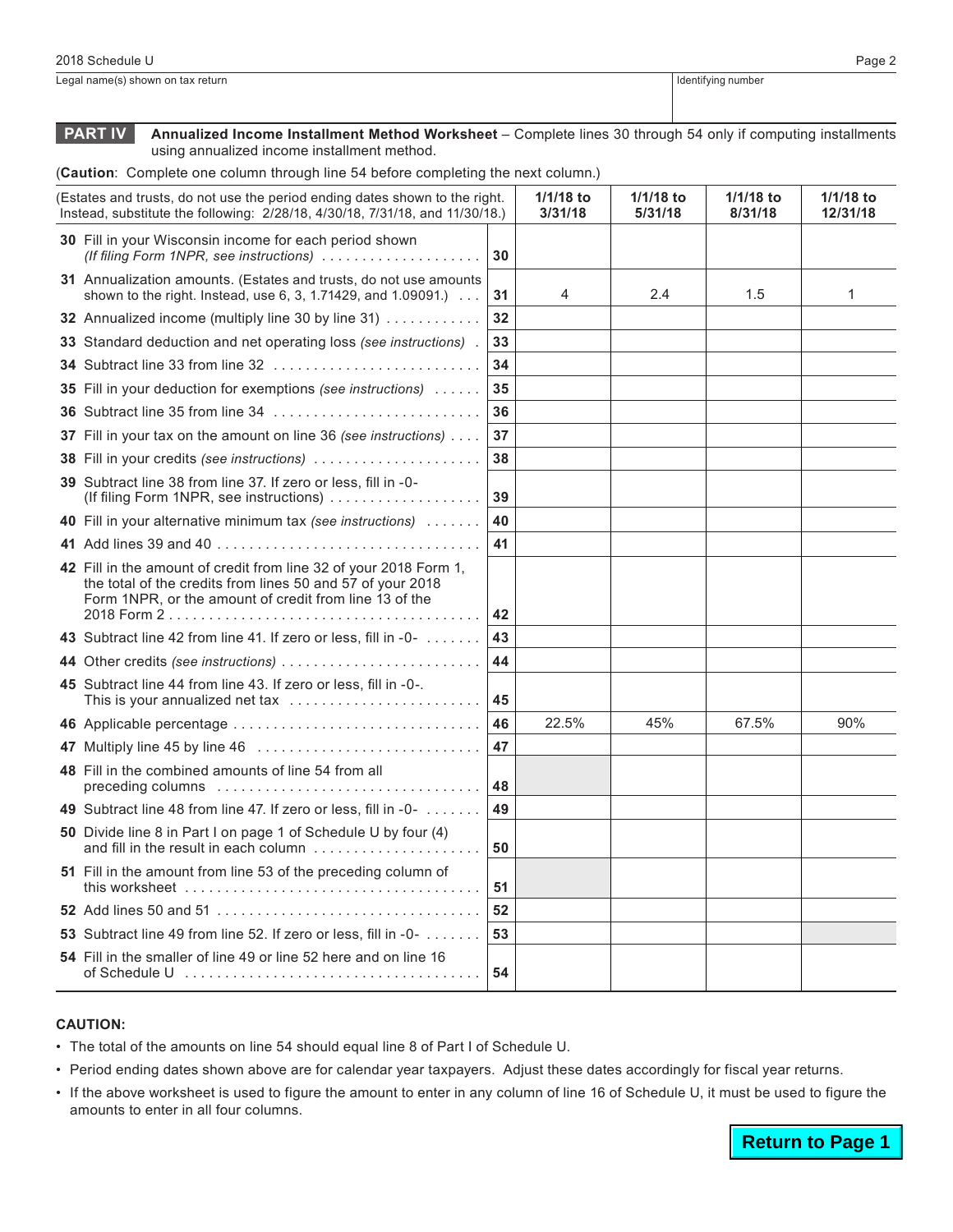# **Instructions for 2018 Wisconsin Schedule U**

## **Purpose of Schedule U**

Use Schedule U to see if you owe interest for underpaying your estimated tax and, if you do, to figure the amount of interest you owe. It may be used by individuals, estates, and trusts (except trusts subject to the Wisconsin tax on unrelated business income must use Form U, *Underpayment of Estimated Tax by Corporations*).

**Note** Unless indicated otherwise, "tax" includes alternative minimum tax.

# **Who Must Pay Underpayment Interest**

If you did not pay enough estimated tax by any due date, or if you did not have enough Wisconsin income tax withheld, you may be charged interest on the underpayment. This is true even if you have a refund when you file your tax return. Underpayment interest is figured separately for each due date. Therefore, you may owe underpayment interest for an earlier payment due date, even if you pay enough tax later to make up the underpayment.

In general, you may owe underpayment interest for 2018 if you did not pay at least the smaller of

- 90% of your current year (2018) tax liability, or
- 100% of your prior year (2017) tax liability if you filed a 2017 return that covered a full 12 months.

**Note** The alternative to pay 100% of prior year tax liability does **not** apply to an estate or trust with taxable income of \$20,000 or more.

## **Exception Codes**

You will not owe underpayment interest if the total tax shown on your 2018 return minus the amount of tax you paid through withholding is less than \$500. To determine whether you qualify for this exception, complete lines 1 through 6.

If this exception does not apply to you, see below for other exceptions which may apply.

Following are the exception codes to enter on your income tax return if they apply. If more than one exception code applies to you, enter the lowest applicable code number in the space.

|      | $\begin{vmatrix} \text{Code} \\ \text{02} \end{vmatrix}$ Prior full-year resident 12-month tax return was zero (page 1)                                                                                                                                                                                                             | $\begin{array}{ c c }\n\hline\n\text{Code} & \text{O}7\n\end{array}$ | Active duty stationed outside U.S. (page 2)                            |
|------|-------------------------------------------------------------------------------------------------------------------------------------------------------------------------------------------------------------------------------------------------------------------------------------------------------------------------------------|----------------------------------------------------------------------|------------------------------------------------------------------------|
|      | $\frac{[Code]}{03}$ Estate or grantor trust-within 2 years of date of death (page 1)                                                                                                                                                                                                                                                | Code<br>08 <sup>1</sup>                                              | $^\dagger$ Tax not withheld evenly throughout the year (page 3)        |
|      | $\begin{bmatrix} \text{Code} \\ \text{04} \end{bmatrix}$ Farming or fishing (page 1)                                                                                                                                                                                                                                                | $\begin{array}{ c c }\n\hline\n\text{Code} & \text{09}\n\end{array}$ | Net operating loss (page 4)                                            |
| Code | $\frac{\text{Code}}{\text{05}}$ Casualty, disaster, or other unusual circumstance (page 2)<br>$\frac{1}{2}$ and $\frac{1}{2}$ are the set of the set of the set of the set of the set of the set of the set of the set of the set of the set of the set of the set of the set of the set of the set of the set of the set of the se | Code<br>10 <sup>1</sup>                                              | Federally-declared disaster or terroristic military<br>action (page 1) |

Retired or disabled (page 2) **Code 06**

#### **Exceptions**

You will not have to pay underpayment interest if any one of the following applies:

- (1) You were a Wisconsin resident for the **entire** 2017 year, your tax liability for 2017 was zero, and your 2017 tax return was (or would have been had you been required to file) for a full 12 months. If you (and your spouse if filing a joint return) qualify for this exception, enter exception code "02" in the space on the underpayment interest line of your return.
- (2) The taxpayer is an estate or grantor trust funded on account of a decedent's death and the tax return is for a tax year that ends within two years after the date of death. Enter exception code "03" in the space on the underpayment interest line of Form 2.
- (3) Your gross income from farming or fishing during 2017 or 2018 is at least two-thirds of your total gross income and you file your 2018 Wisconsin return and pay the balance due on or before March 1, 2019. Enter exception code "04" in the space on the underpayment interest line of your return.

**Note** Total gross income is the joint total gross income of a married couple filing a joint return.

(4) You qualify for an extension of time to file your 2018 federal return or make any of your federal estimated tax payments because of a federally-declared disaster or terroristic or military action. Enter exception code "10" in the space on the underpayment interest line of your return.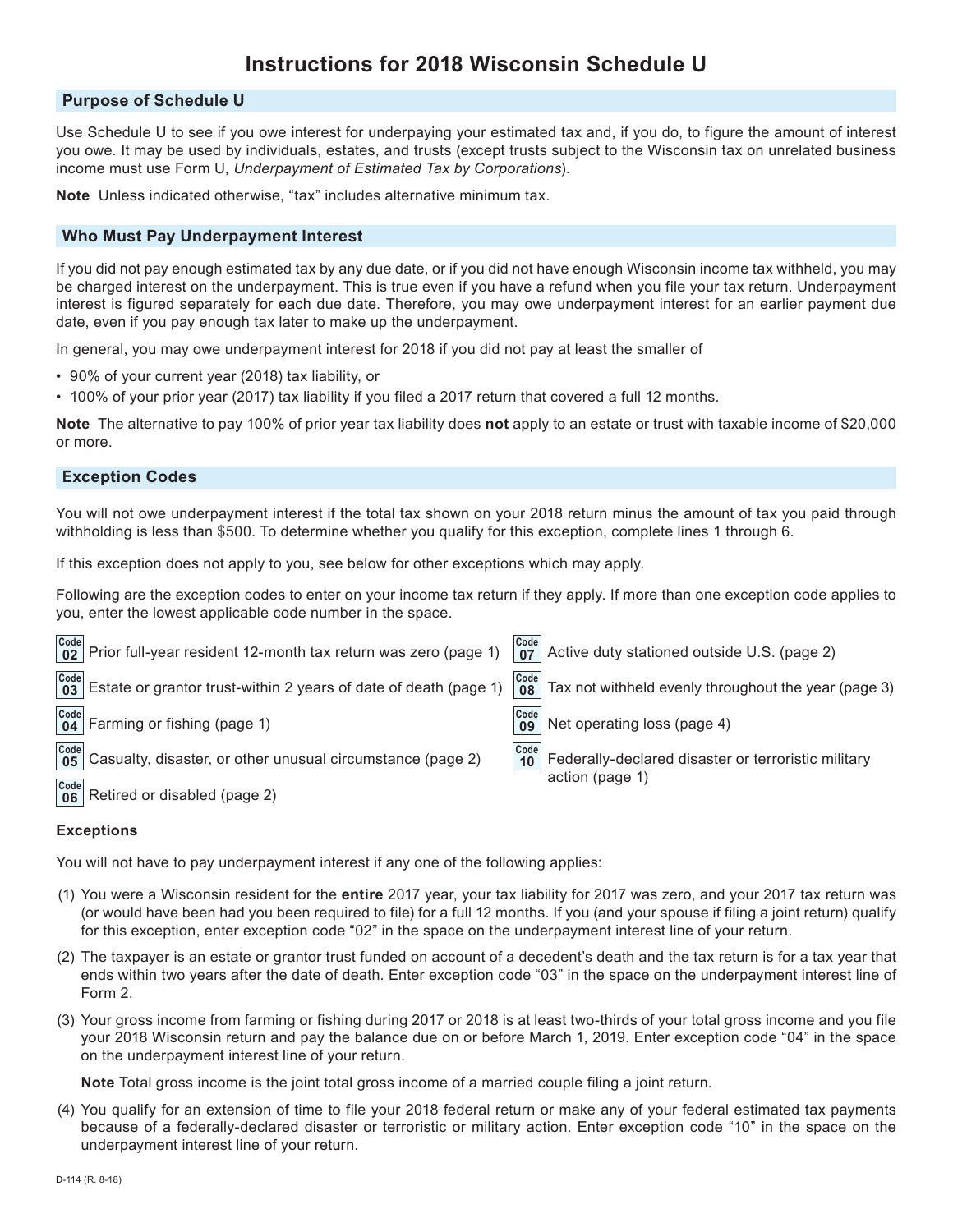# **Waiver of Underpayment Interest**

If you have an underpayment on line 20 for any payment due date, you may apply for a partial or total waiver of the interest for that underpayment if:

- You underpaid because of a casualty, disaster, or other unusual circumstance and exception (4) on page 1 does not apply to you (use exception code "05").
- In 2017 or 2018 you retired after age 62 or became disabled and your underpayment was due to reasonable cause and not willful neglect (use exception code "06").
- You were on active duty with the United States armed forces and were stationed outside the continental United States (use exception code "07").

To apply for a partial or total waiver, enter the appropriate exception code in the space on the underpayment interest line of your return.

If applying for a **partial waiver**, also complete lines 1 through 8 and 16 through 29 of Schedule U. Enclose Schedule U and an explanation of how you qualify for the waiver and how much of the underpayment interest should be waived with your return.

If applying for a **total waiver**, do not complete Schedule U. Instead, enclose an explanation with your return titled "Application for Waiver of Interest on Underpayment of Estimated Tax."

# **Part I – Required Annual Payment**

Complete lines 1 through 8 to figure your required annual payment.

**Note** If you file an amended 2018 return, use the amounts shown on your amended return to figure your underpayment.

## **Line 2**

Fill in on line 2 the total of the refundable credits from your 2018 return (lines 42 through 47 of Form 1, lines 66 through 71 of Form 1NPR, or lines 18 and 19 of Form 2).

## **Line 7**

**Prior Year Tax** Figure your 2017 tax. Use the net tax from your 2017 return (line 33 of Form 1, line 59 of Form 1NPR, or line 14 of Form 2), less any refundable credits (from lines 42 through 47 of Form 1, lines 67 through 72 of Form 1NPR, or lines 18 and 19 of Form 2).

If your 2017 return was adjusted either by the department or by the filing of an amended return, use the adjusted amounts when determining your prior year tax.

**CAUTION** Do not complete line 7 if any one of the following applies. Instead, fill in the amount from line 4 on line 8.

- Your 2017 tax year was for less than 12 months, or
- The taxpayer is an estate or trust and has 2018 taxable income of \$20,000 or more.

**Filing Status Change** If you are filing a joint return for 2018, but you did not file a joint return for 2017, add the tax shown on your 2017 return to the tax shown on your spouse's 2017 return and fill in the total on line 7.

If you filed a joint return for 2017 but you are not filing a joint return for 2018, your 2017 tax is your share of the tax on the joint return. To figure your share, first figure the tax both you and your spouse would have paid had you filed separate returns for 2017. Then multiply your joint tax liability by the following fraction:

Your separate tax liability

Both spouses' separate tax liabilities

# **Line 8**

If the amount on line 5 is equal to or more than the amount on line 8, do not complete the rest of Schedule U. You do not owe underpayment interest.

# **Part II – Short Method**

You may use the short method if:

- You made no Wisconsin estimated tax payments (or your only payments were withheld Wisconsin income tax), or
- You made estimated tax payments in four equal amounts by the due dates.

**Note** If any payment was made early, using the short method may cause you to pay more interest than the regular method. If the payment was only a few days early, the difference will generally be small.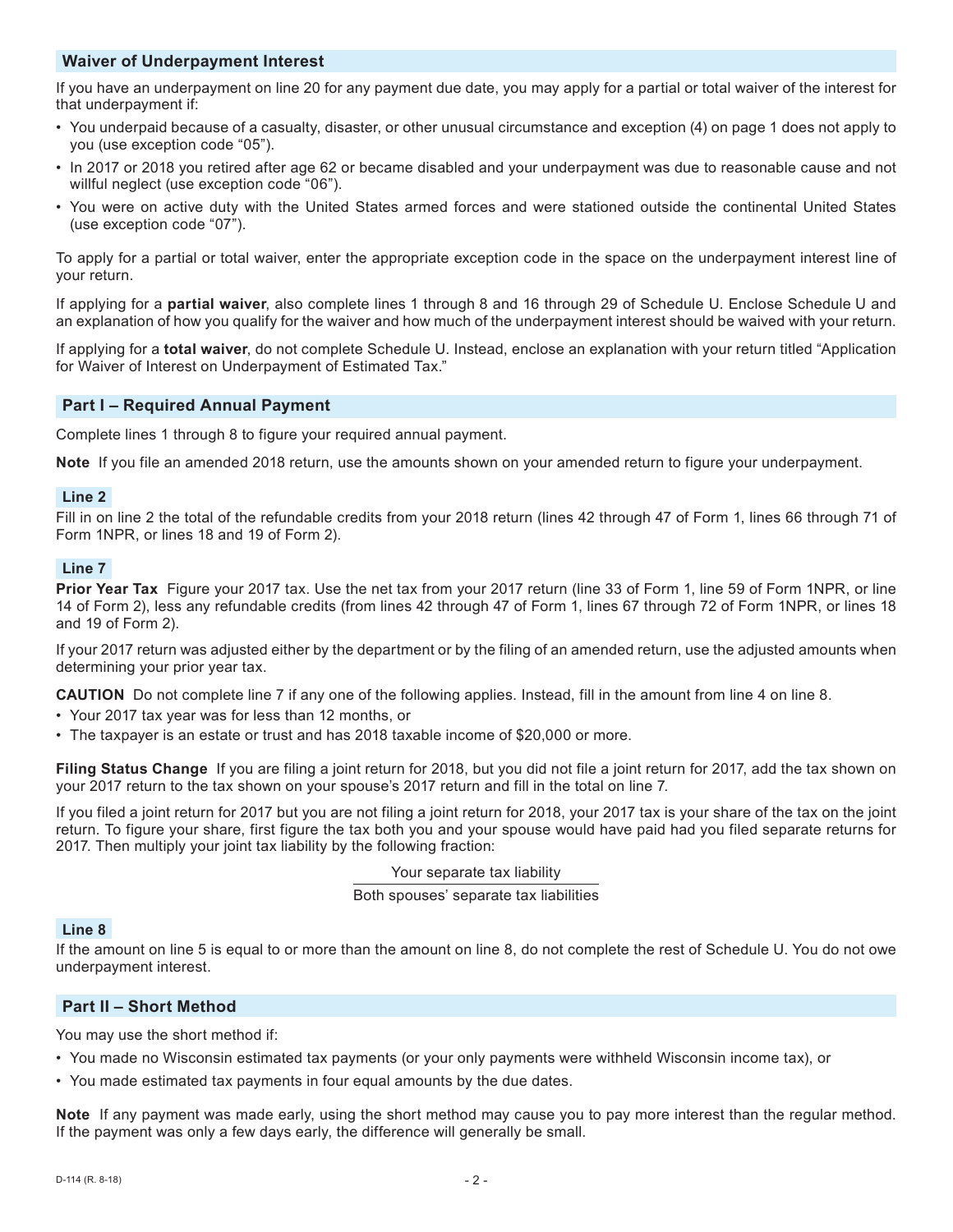Do not use the short method if:

- You made any of your estimated tax payments late, or
- You want to use the annualized income installment method (see Part IV), or
- You treat withholding as paid when it was actually withheld, instead of in four equal amounts, or
- You claim a waiver for any period (see "Waiver of Underpayment Interest" on page 2).

If you can use the short method, complete lines 9 through 15 and do not complete the rest of Schedule U. Otherwise, go on to Part III.

# **Part III – Regular Method**

Complete lines 16 through 29 to compute underpayment interest using the regular method.

## **Line 16**

**Required Installments** Divide the amount on line 8 by four (4) and fill in the result in each column.

## **Exceptions**

- If you did not receive your income evenly throughout the year, you may be able to lower the amount of your required installment for the due dates by using the annualized income installment method. See Part IV for further information.
- If your gross income from farming or fishing for 2017 or 2018 is at least two-thirds of your total gross income, fill in the amount from line 8 in the last column of line 16. Fill in 0 (zero) in the first three columns. Also, enter exception code "04" in the space on the underpayment interest line of your return.

#### **Line 17**

**Estimated Tax Paid** Fill in the estimated tax that you (and your spouse if filing a joint return) paid for each installment period. Do not fill in on line 17 any payment made after January 15, 2019. Any payment made after January 15, 2019, and before April 15, 2019, should be entered on line 22 as a late payment.

**Exception** If you file your 2018 income tax return and pay the balance due by January 31, 2019, that payment will be accepted as your January 15 installment payment.

#### **Line 18**

**Tax Withheld** You are considered to have paid one-fourth of any withheld Wisconsin income tax on each payment due date unless you can show otherwise.

If your tax was not withheld evenly throughout the year, you may fill in the amounts actually withheld during each period. Also, enter exception code "08" in the space on the underpayment interest line of your return.

# **Line 20**

**Underpayment** If line 20 is zero in all four columns, do not complete the rest of Schedule U. You do not have an underpayment. If there is any amount in any column of line 20, complete the rest of Part III.

## **Line 22**

**Carryback of Overpayment or Late Payment** Complete line 22 only if there is an overpayment on line 21. The overpayment may be carried back to the prior installment period and offset against the underpayment of that period. Any remaining excess may then be carried back to the next prior period, etc. (**Exception** If you made an estimated tax payment after January 15, 2019, but before April 15, 2019, fill in the amount of that payment on line 22 in the January 15, 2019, column. However, do not fill in more than the amount on line 20. Any excess may be carried back to the next prior period, etc.)

**Example** The April 17 column on line 20 shows an underpayment of \$800. The June 15 column on line 21 shows an overpayment of \$300. The \$300 overpayment from the June 15 column would be filled in on line 22 in the April 17 column.

If you use overpayments from more than one installment period to offset an underpayment of one period, fill in separately on line 22 each carryback used to offset the underpayment.

# **Line 23**

**Carryforward of Overpayment** Any overpayment remaining after completing line 22 should be carried forward to the next period.